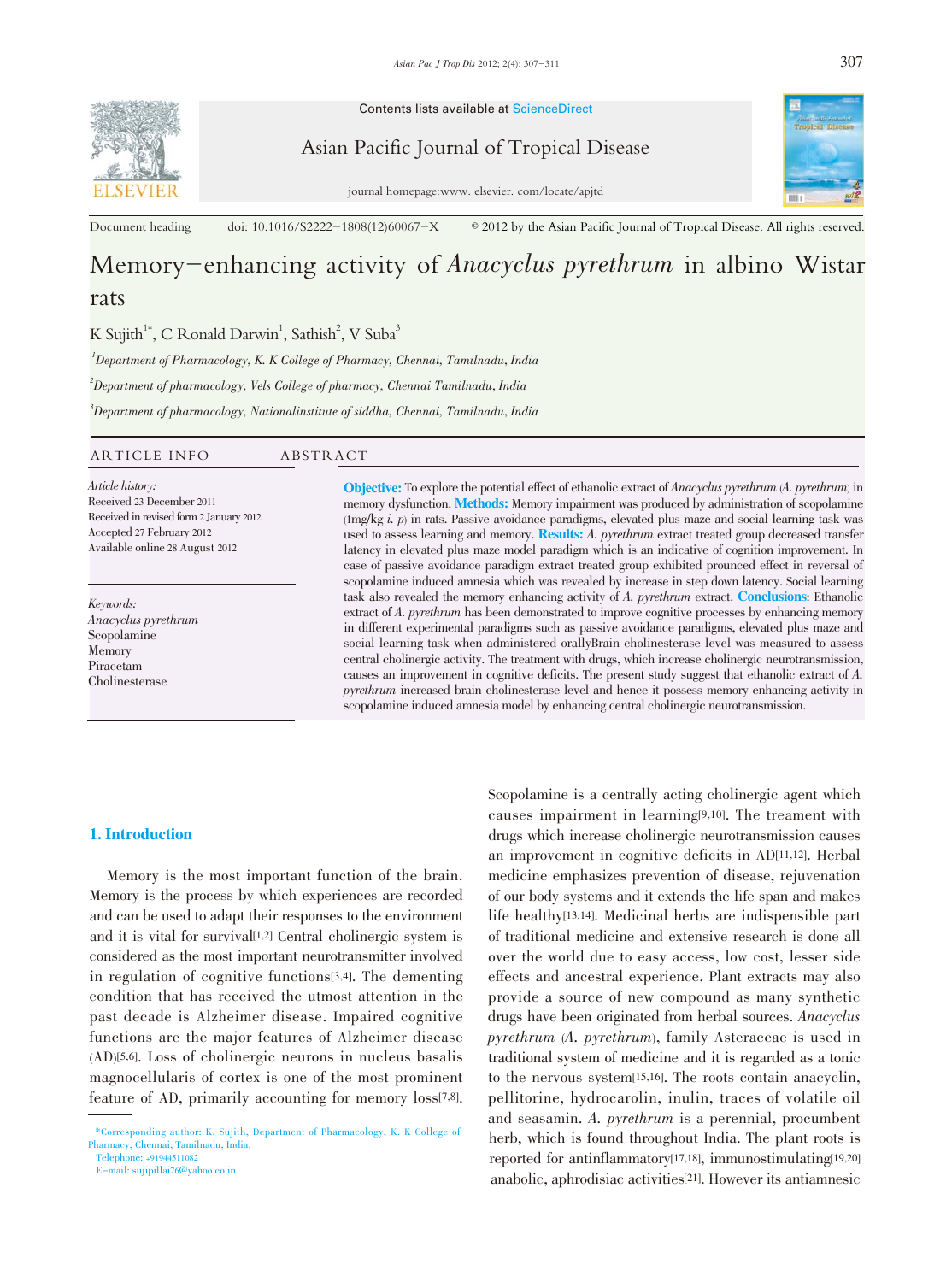potential remains to be explored. Therefore present study has been undertaken to investigate the beneficial effects of ethanolic extract of A. pyrethrum on cognitive function and cholinesterase activity in scopolamine induced amnesia in rats.

#### 2. Materials and methods

## 2.1. Plant material

The roots of A. pyrethrum were procured from ayurvedic drug store in trivandrum, Kerala and the sample was authenticated for their correct botanical identity by professor Jayaraman, National institute of herbal science, Chennai and voucher specimen (no: KK/P/097) of the plant has been be deposited in the department.

#### 2.2. Preparation of extracts

The roots of A. pyrethrum was powdered (500g) and ethanolic extract was prepared by simple maceration process using 2L of ethanol. The ethanolic extract was evaporated under reduced pressure using rotavapor evaporator. The yield of the extract was 0. 93% w/w. A suspension was prepared using 2% v/v tween 80 and administered orally.

# 2.3. Animals

Albino wistar rats of either sex approximately same age group having weight 150-200g were used after being acclimatized for a week at laboratory conditions. They were provided standard rodent pellet diet (Lipton India) and water ad libitum. The animals had free access to food and water and maintained under 12:12 h light and dark cycle. All experiments were carried out during day time from 09. 00 to 17. 00 h. The institutional animal ethical committee approved the protocol (no:290/04/V/CPCSEA/IAEC/PHA-24-29).

# 2.4. Elevated plus maze test

Rats were divided into six groups consisting of 6 animals per group. Groups are treated with control vehicle (2%v/v tween 80), scopolamine, extract at a dose of 50, 100, 200 mg/ kg and other group treated with standard drug piracetam (200 mg/kg, p.o). All the animals were treated for <sup>14</sup> days and at the end of treatment period all the extract treated animals were subjected to scopolamine  $(1 \text{ mg/kg } i.p)[22]$ 60 minutes after administration of extract, except the first group which served as vehicle control. The elevated plus maze was described as tool for testing memory by the investigator working in the field of psychopharmacology[23]. Elevated plus maze served as extroceptive behavioral model to evaluate learning and memory in rats[24]. The elevated plus maze consisted of two open arms and two closed arms

(50cmx10cmx40cm) with an open roof arranged so that the two arms are opposite to each other. The maze was elevated to a height of 50 cm. On the 14th day respectively each rat was placed at end of the open arm, facing away from the central platform. Transfer latency was time taken by the rats to move in to the covered arm with all its four paws, transfer latency was recorded. If the animals did not enter in to one of the covered arms with in 90 s, it was gently pushed in to one of the two covered arms and transfer latency was assigned as 90s. The rat was allowed to explore the maze for 10s and returned to the home cage. Twenty four hours later i.e. on 15th day transfer latency was recorded again. The measurement of transfer latency on the day 14 served as parameter for acquisition and those on day 15 served as parameter for retention of memory

#### 2.5. Passive avoidance paradigm

Rats were divided into six groups consisting of 6 per group. Groups are treated with control vehicle (2%v/v tween 80), scopolamine, extract at a dose of 50, 100, 200mg/ kg, other group treated with standard drug piracetam (200 mg/kg, p.o). At the end of treatment period all the animals were subjected to scopolamine (1 mg/kg i. p) 60 min after administration, except the first group which served as vehicle control. Passive Avoidance Behavior based on negative reinforcement was used to examine the long-term memory[25]. The apparatus consisted of a box (27 cm x 27 cm x 27 cm) having three walls of wood and one wall of Plexiglas, featuring a grid floor (made up of 3mmstainless-steel rods set 8mm apart), with a wooden platform (10cmx7cmx1. 7cm) in the center of the grid floor. The box was illuminated with a 15W bulb during the experimental period. Electric shock was delivered to the grid floor. The rats were initially trained and was gently placed on the wooden platform set in the center of the grid floor. When the rat stepped down and placed all its paws on the grid floor, shocks (50hz:1.5mA;1s) were delivered for 15 seconds and the step-down latency (SDL) was recorded. SDL was defined as the time (in seconds) taken by the rat to step down from the wooden platform to grid floor with all its paws on the grid floor. Animals showing SDL in the range of <sup>2</sup>–<sup>15</sup> seconds during the training session were used for the acquisition and the retention test. The acquisition task was carried out 90 min after the training session. During the acquisition test, animals was removed from the shock free zone if they did not step down for a period of 60 seconds Retention was tested after 24 h in a similar manner, except that the electric shocks were not applied to the grid floor observing an upper cut-off time of 300 seconds[26]. Significant increase in SDL value indicated improvement in memory. the animals were euthanized by cervical decapitation and the brains were isolated to evaluate the anticholinesterase activity of A. pyrethrum.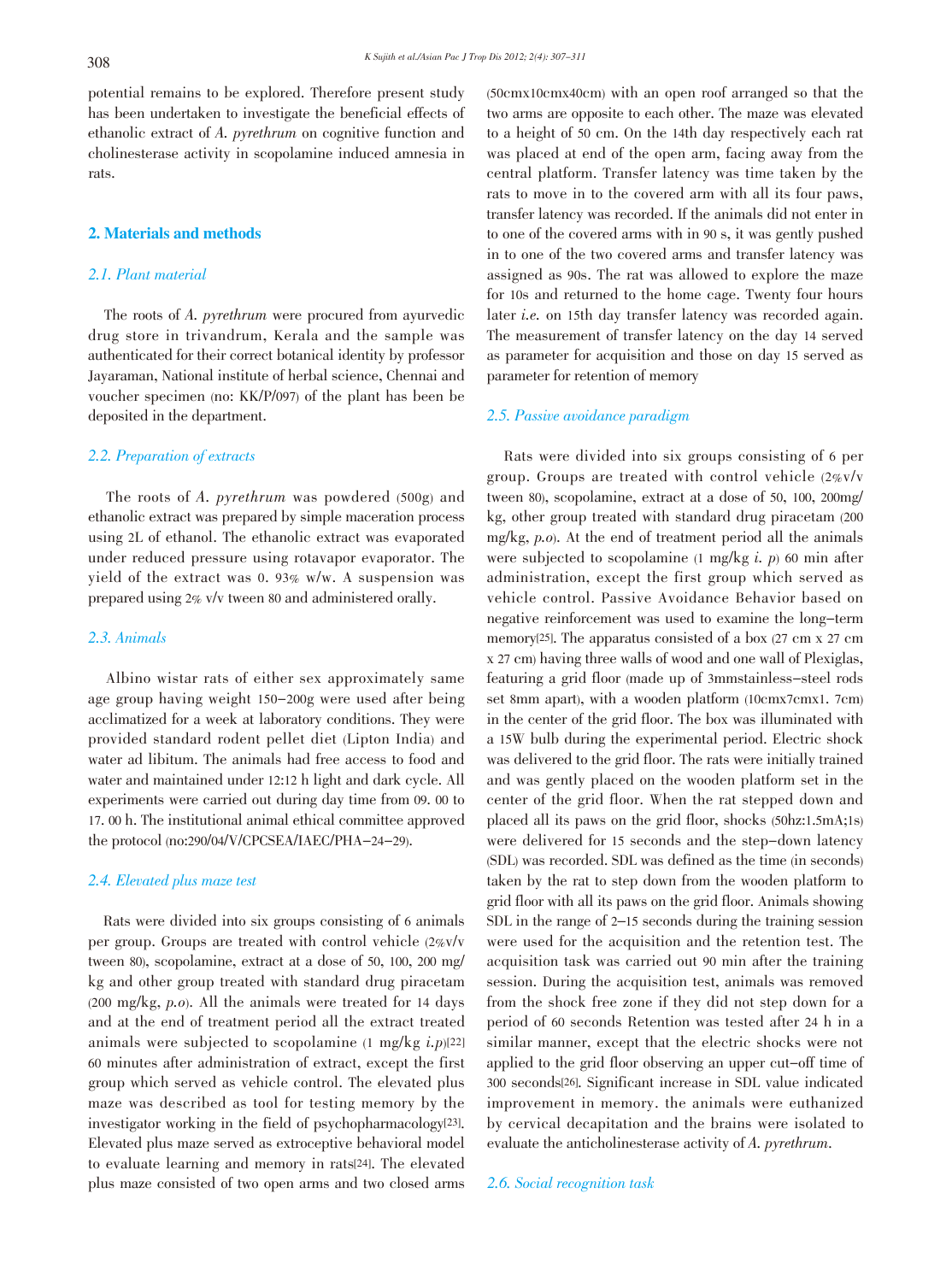Rats were divided into five groups consisting of 6 animals per group. Groups received control vehicle 2% v/v tween 80, extracts at a dose of 50, 100, 200 mg/kg, and standard drug piracetam (200 mg/kg, p.o) The social learning test was performed according to method of Monndadori C[27]. Male Wistar rats (350-450 g) were used for the experiments and juvenile males (90-110 g) were used as social stimuli. The first day of the experiment, a juvenile rat was introduced in to the adult males cage and the time spent in social investigatory behavior by the adult male within a 5 min fixed

interval was recorded and after 24 h, either the same juvenile or an unfamiliar one was placed again into the mature males cage and social investigatory behavior was recorded in a 5 minutes interval.

# 2.7. Biochemical estimations

For preparation of homogenate, the fresh whole brain was weighed and transferred to a glass homogenizer and homogenized in an ice bath after adding 10 volumes of 0. 9% sodium chloride solution. The homogenate was centrifuged at 3000 rpm for 10 min and the resultant cloudy supernatant liquid was used for estimation of cholinesterase level.

## 2.8. Estimation of cholinergic status in rat brain

The cholinergic marker, cholinesterase was estimated in the whole brain according to Ellman method<sup>[28]</sup>. The end point was formation of yellow color due to reaction of thiocholine from acetylcholine iodide in presence of dithiobisnitrobenzoate ions. The rate of formation of thiocholine from acetylcholine iodide in the presence of tissue cholinesterase was measured using spectrophotometer. The sample was first treated with 5, <sup>5</sup>'-dinitrobenzoic acid (DTNB) and the optical density (OD) of yellow color compound formed during the reaction at 412 nm every minute was measured.

#### 3. Results

#### 3.1. Elevated plus maze

The effect of vehicle, scopolamine control,  $A$ . pyrethrum (50 mg/ kg, 100 mg/kg, 200 mg/kg) and piracetam were evaluated at end of day 14. Transfer latency on 14th day of drug treatment reflected learning behavior of animals, where as transfer latency of next day reflected retention of information or memory. Scopolamine hydro bromide (1 mg/kg i. p) group showed a significant increase in transfer latency values on acquisition as wells as on the retention days as compared with vehicle control rats, indicating impairment in learning and memory. The A. pyrethrum at dose level of 50, 100, <sup>200</sup> mg/kg orally demonstrated decrease in transfer latency in a dose dependent manner on transfer latency on 14th day and 15th day in elevated plus maze test as compared to scopolamine control and successfully reversed memory deficit induced by scopolamine (P<0.001). Piracetam used as positive control at a dose of 200 mg/kg also improved learning and memory in rats and reversed the amnesia induced by scopolamine. (table 1). the results obtained was statistically significant  $(P<0.001)$ .

#### Table 1

Effect of Anacyclus pyrethrum (AP) ethanolic extract on transfer latency (s) (elevated plus maze paradigm) in scopolamine induced amnesia in rats.

| Treatment groups              | <b>Transfer latency</b>             |                                |  |
|-------------------------------|-------------------------------------|--------------------------------|--|
|                               | acquisition day 14 retention day 15 |                                |  |
| Control (vehicle, $p.o$ )     | 34.66 $\pm$ 2.53                    | 27. 33 $\pm$ 1. 40             |  |
| Scopolamine hydro bromide     | 135. 33 $\pm$ 3. 58                 | 133.16 $+4.85$                 |  |
| AP (50mg/kgp.o) +Scopolamine  | 31.53 $\pm$ 2.63 <sup>*</sup>       | 16. $83 \pm 1.51$ <sup>*</sup> |  |
| AP (100mg/kgp.o) +Scopolamine | 14.50 $\pm$ 0.88 <sup>*</sup>       | 9.00 $\pm$ 1.46 <sup>*</sup>   |  |
| AP (200mg/kgp.o) +Scopolamine | 15. 33 $\pm$ 1. 054                 | 6. $16 \pm 1.13$ <sup>*</sup>  |  |
| Piracetam $(200mg/kg)$        | 26. 50 $\pm$ 2. 43 <sup>*</sup>     | 7.20 $\pm$ 1.18 <sup>*</sup>   |  |
| +Scopolamine                  |                                     |                                |  |

Statistical significance test was done by ANOVA followed by Dunnet's t test (n=6), Values are mean  $\pm$  SEM of 6 animals per group.  $*P < 0$ . 001 vs. Scopolamine- treated group

# 3.2. Passive avoidance paradigm

Step down latency of the second day, 15th day of drug treatment reflected long term memory of animals. Scopolamine (1 mg/kg  $i$ ,  $p$ ) decreased step down latency in acquisition and retention test indicating impairment in memory. A. pyrethrum at a dose of <sup>50</sup> mg/kg, <sup>100</sup> mg/ kg and 200 mg/kg of the extract orally administered for 14 days markedly (P<0.001) increased step down latency and reversed scopolamine induced amnesia. The group of rats which were treated with piracetam (200 mg/kg  $p.o$ ) for 14 days showed improvement  $(P<0.001)$  in memory and reversed amnesia induced by scopolamine. Results were shown in Table 2.

#### Table 2

Effect of Anacyclus pyrethrum (AP) ethanolic extract on step down latency (passive avoidance paradigm) in scopolamine induced amnesia in rats.

|                                 | Step down latency  |                                 |  |
|---------------------------------|--------------------|---------------------------------|--|
| Treatment groups                | acquisition day    | retention day 15                |  |
|                                 | 14                 |                                 |  |
| Control (vehicle, $p.o$ )       | $3.33 + 0.49$      | 3.16 $\pm$ 0.47                 |  |
| Scopolamine hydro bromide       | $1.18 + 0.20$      | $1.38 + 0.15$                   |  |
| AP $(50mg/kgp.o) +$ Scopolamine | 9.63 + 0.76 $*$    | 12. $83 \pm 1.07$ *             |  |
| AP $(100mg/kgp.o)$ +Scopolamine | $13.83 \pm 1.13*$  | 18.50 $\pm$ 0.562 $*$           |  |
| AP $(200mg/kgp.o)$ +Scopolamine | 23. $16 \pm 0.79*$ | 28. $16+0.94*$                  |  |
| Piracetam $(200mg/kg)$          | 20.38 $\pm$ 0.94*  | 34. 36 $\pm$ 1. 13 <sup>*</sup> |  |
| +Scopolamine                    |                    |                                 |  |

Statistical significance test was done by ANOVA followed by Dunnet's t test (n=6), values are mean  $\pm$  SEM of 6 animals per group  $*P < 0.001$  Vs scopolamine-treated group.

3.3. Social learning test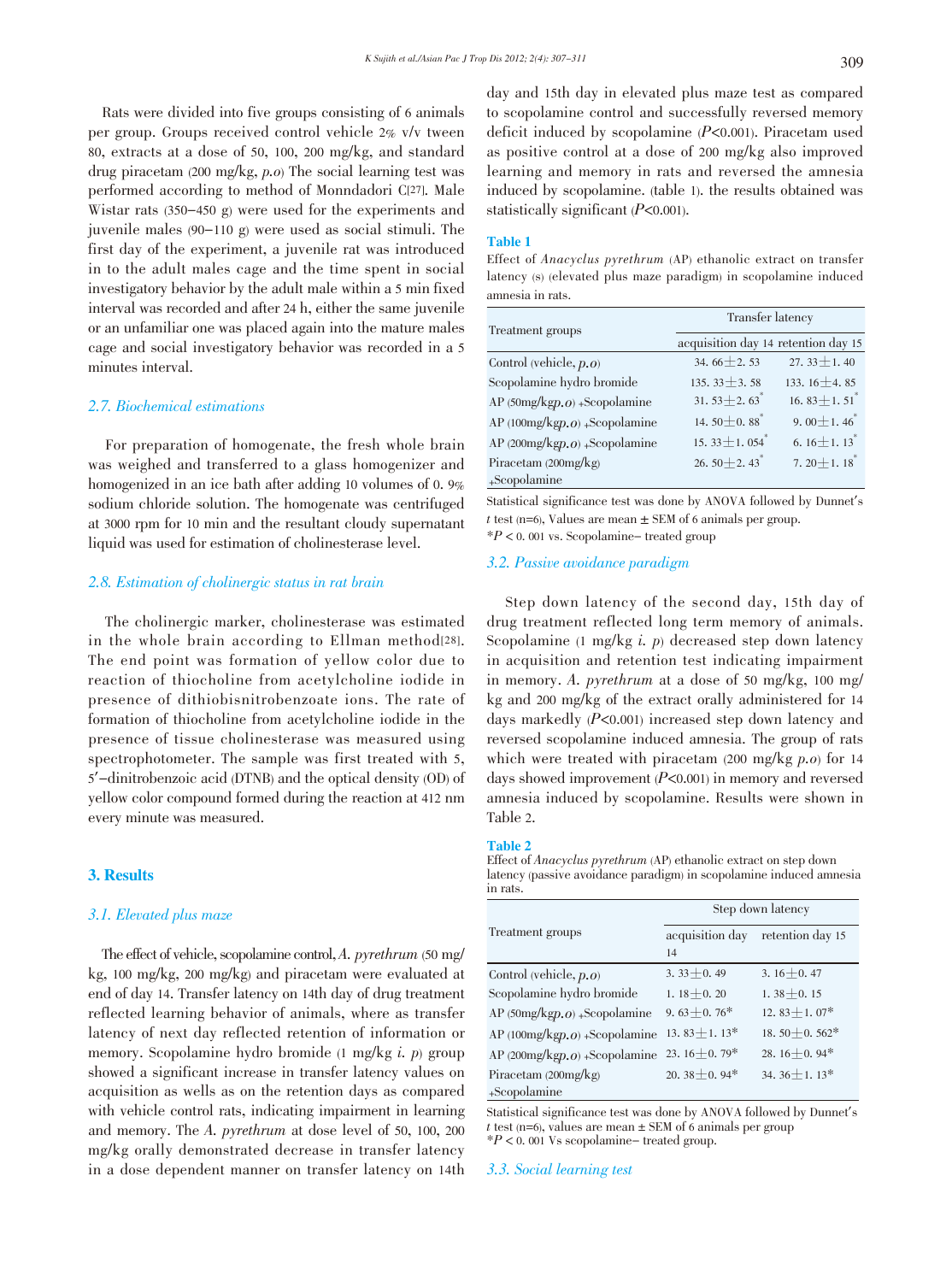In the social learning test, results demonstrate that extract of A. pyrethrum decreases the investigation time of the same juvenile rat in the forgetting procedure, indicating that the extract enhances short-term social memory in rats and duration of exploration of the familiar partner in the second session of the test was similar to the standard drug piracetam. The facilitation of social memory, demonstrates that the extract displays memory-enhancing properties even when administered orally. Results were shown in Table 3.

#### Table 3

Effect of A. pyrethrum (AP) ethanolic extract on social recognition task

|                           | Investigation time (secs) |                                 |  |
|---------------------------|---------------------------|---------------------------------|--|
| Treatment                 | First presentation        | Second presentation             |  |
| Control (vehicle, $p.o$ ) | $59 + 6.99$               | 54. 33 $\pm$ 4. 25              |  |
| AP (50 mg/kg, $p.o$ )     | 56. 33 $\pm$ 1. 22        | 24.66 $\pm$ 0.88 <sup>*</sup>   |  |
| AP (100 mg/kg, $p.o$ )    | 57.66 $+3.70$             | 19. 33 $\pm$ 1. 56 <sup>*</sup> |  |
| AP (200 mg/kg, p.o)       | 57. $33 + 3.35$           | 9.00 $\pm$ 0.73 <sup>*</sup>    |  |
| Piracetam (200 mg/kg)     | $59 + 3.27$               | 8.66 $\pm$ 0.49 <sup>*</sup>    |  |

Statistical significance test was done by ANOVA followed by Dunnet's t test (n=6), Values are mean  $\pm$  SEM of 6 animals per group.  $*P < 0$ . 001 Vs scopolamine-treated group.

3.4. Effect on brain cholinesterase activity

# A. pyrethrum at dose of <sup>50</sup> mg/kg, <sup>100</sup> mg/kg and <sup>200</sup> mg/kg  $p.o$  significantly ( $P<0.001$ ) reduced the levels of cholinesterase as compared to scopolamine treated group by Ellman's kinetic calorimetric method, which is considered as indicator of inhibition of cholinesterase activity in rat brain after <sup>14</sup> days of treatment. Piracetam (20 mg/kg p.o) significantly  $(P<0.001)$  reduced the levels of cholinesterase and indicated in Table 4.

#### Table 4

Estimation of the Acetylcholinestrease activity in the brain homogenate in scopolamine induced amnesia in rats

| Treatment groups                    | Acetylcholinesterase level      |
|-------------------------------------|---------------------------------|
|                                     | (m moles)                       |
| Control (vehicle, $p.o.$ )          | 47.44 $\pm$ 0.72                |
| Scopolamine hydrobromide            | 68. $03 \pm 2.08$               |
| AP (50 mg/kg $p.o.$ ) +Scopolamine  | 40.58 $\pm$ 0.56 <sup>*</sup>   |
| AP (100 mg/kg $p.o.$ ) +Scopolamine | 36. 38 $\pm$ 1. 20 <sup>*</sup> |
| AP (200 mg/kg $p.o.$ ) +Scopolamine | 29. $25 \pm 1.92$ <sup>*</sup>  |
| Piracetam (200 mg/kg) +Scopolamine  | 28. 81 $\pm$ 2. 52 <sup>*</sup> |

Statistical significance test was done by ANOVA followed by Dunnet's t test (n=6), Values are mean  $\pm$  SEM of 6 animals per group.  $*P < 0.001$  vs scopolamine-treated group.

# 4. Discussion

Alzheimer disease is a neurodegenerative disorder without an effective treatment. Alzheimer disease is associated with decline in cognitive abilities, patient also have non cognitive symptoms such as depression, apathy and psychosis that impair learning[29,30]. Progressive memory loss, dementia,

cognitive deficit are curently seen as medical and social problems of disastrous dimension[31-33]. The administration of antimuscarnic agent scopolamine produces transient memory deficit. Scopolamine amnesia test is widely used as primary screening test for antialzheimer drug[34,35]. In the present study suggest that ethanolic extract of A. pyrethrum possess memory enhancing activity in scopolamine induced amnesia model. A. pyrethrum extract treated rats showed decrease in transfer latency in elevated plus maze model paradigm which is an indicative of cognition improvement. In case of passive avoidance paradigm administration of A. pyrethrum extract for <sup>14</sup> days exhibited prounced effect in reversal of scopolamine induced amnesia which was revealed by increase in step down latency. A. pyrethrum has been demonstrated to ameliorate cognitive processes, not only preventing amnesia induced by pharmacological treatments in elevated plus maze and passive avoidance test, but also by producing facilitation of social memory in a social learning task which demonstrates that the extract displays memory-enhancing properties even when administered orally. Acetylcholine is considered as the most important neurotransmitter involved the regulation of cognitive functions. Cholinergic neurons plays important role in cognitive deficit associated with Alzheimer disease and neurodegenerative disease[36,37]. It has been demonstrated that impairment in learning, memory and behavior observed in the patients with dementia are caused at least by changes within cholinergic system[38,39]. Facilitation of central cholinergic activity improves memory[40,41]. In the present study A. pyrethrum inhibited acetylcholinestrease enzyme, there by elevating acetylcholine concentration in the brain homogenate and ultimately improved memory in rats. These findings suggest the possible neuroprotective role for A. pyrethrum, therefore it seem that A. pyrethrum may prove to be useful anti Alzheimer agent in view of its memory enhancing property observed in the present study. However further investigation is warranted to explore the possible involvement of other neurotransmitters responsible for memory improving property of A. *pyrethrum*.

#### Acknowledgements

Authors are thankful to the management of vels university, Chennai for providing necessary research facility to carry out this research project.

# **References**

- [1] Kaur H, Singh D, Singh B, Goel RK. Anti-amnesic effect of Ficus religiosa in scopolamine-induced anterograde and retrograde amnesia. Pharmaceutical Biology 2010;1:1-8.
- [2] Shaji KS, Roy KG, Jacob KS. Behavioral symptoms and caregiver burden in dementia. Indian J Psychiatry 2009; 51(1): 45-49.
- [3] Persson CM, Wallin AK, Levander S, Minthon L. Changes in cognitive domains during three years in patients with Alzheimer's disease treated with donepezil. BMC Neurol. 2009; 9: 1-7.
- [4] Rahul A, Ethika T, Gunjan S, and Chandishwar N. Cholinergic influence on memory stages: A study on scopolamine amnesic